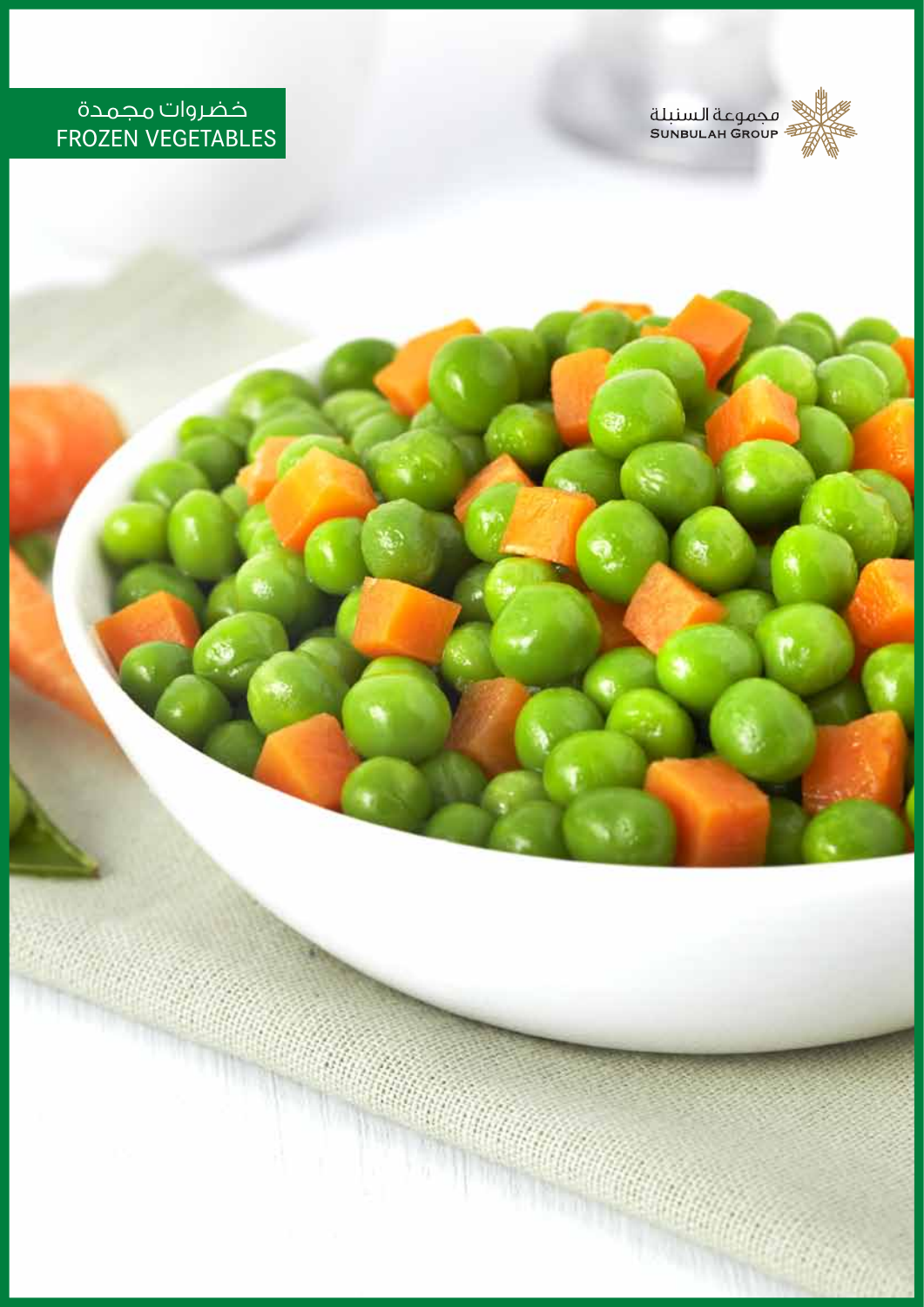### Sunbulah Vegetables. Perfectly protected.

This range is a treasure of essential vitamins and minerals straight from nature. The vitamins and minerals can only be retained in the vegetable if it is consumed fresh or if it is frozen instantly, Sunbulah way. Sunbulah vegetables are harvested fresh from the best fields in the world and frozen within two hours of harvest without additives or artificial colors in order to retain their original nutritional value even after cooking.

## خضروات السنبلة. كل حبة حبتها.

هي كنز الطبيعة المفعم بالفيتامينات والمعادن الهامة. تلك الفيتامينات التي تحتفظ بها الخضروات فقط عندما تكون طازجة، أو مجمدة فوري على طريقة السنبلة. خضروات السنبلة نقطفها طازجة من أجود مزارع العالم ثم نجمدها في خلال ساعتين من الحصاد، دون إضافات أو ألوان اصطناعية كي تحتفظ بقيمتها الغذائية العالية حتى بعد الطهي.

> محموعة السنىلة SUNBULAH GROUP

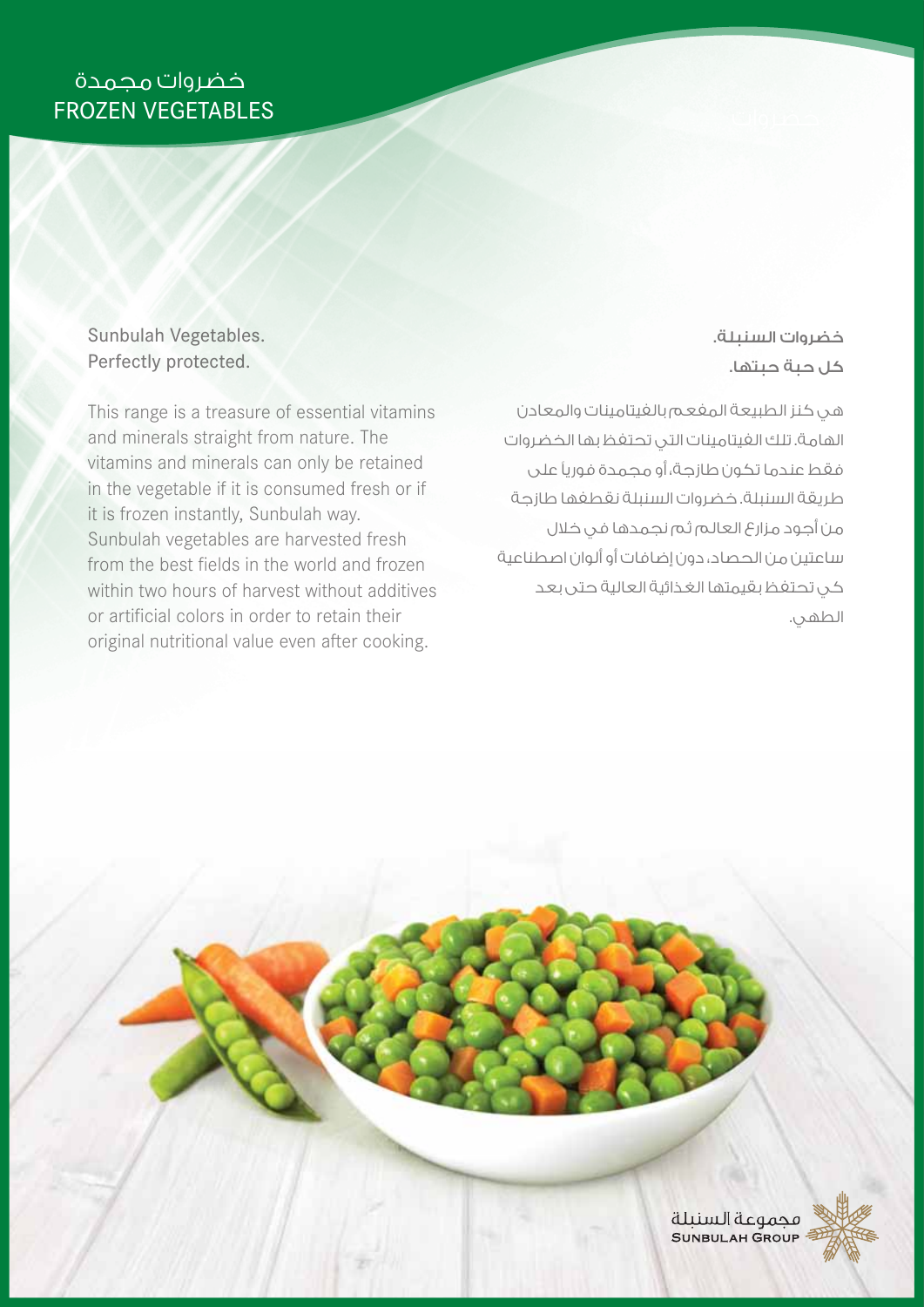## SUNBULAH Garden Peas

Item Code: 40470018 Pack Size: 250gm Shelf Life: Up to 18 months CASE COUNT: 24





### SUNBULAH Garden Peas

Item Code: 40470118 Pack Size: 450gm Shelf Life: Up to 18 months CASE COUNT: 12

## SUNBULAH Garden Peas

Item Code: 40470218 Pack Size: 900gm Shelf Life: Up to 18 months CASE COUNT: 12





## SUNBULAH Mixed Vegetable

Item Code: 40471018 Pack Size: 250gm Shelf Life: Up to 18 months CASE COUNT: 12

#### SUNBULAH Mixed Vegetable

Item Code: 40471118 Pack Size: 450gm Shelf Life: Up to 18 months CASE COUNT: 12





### SUNBULAH Mixed Vegetable

Item Code: 40471218 Pack Size: 900gm Shelf Life: Up to 18 months CASE COUNT: 12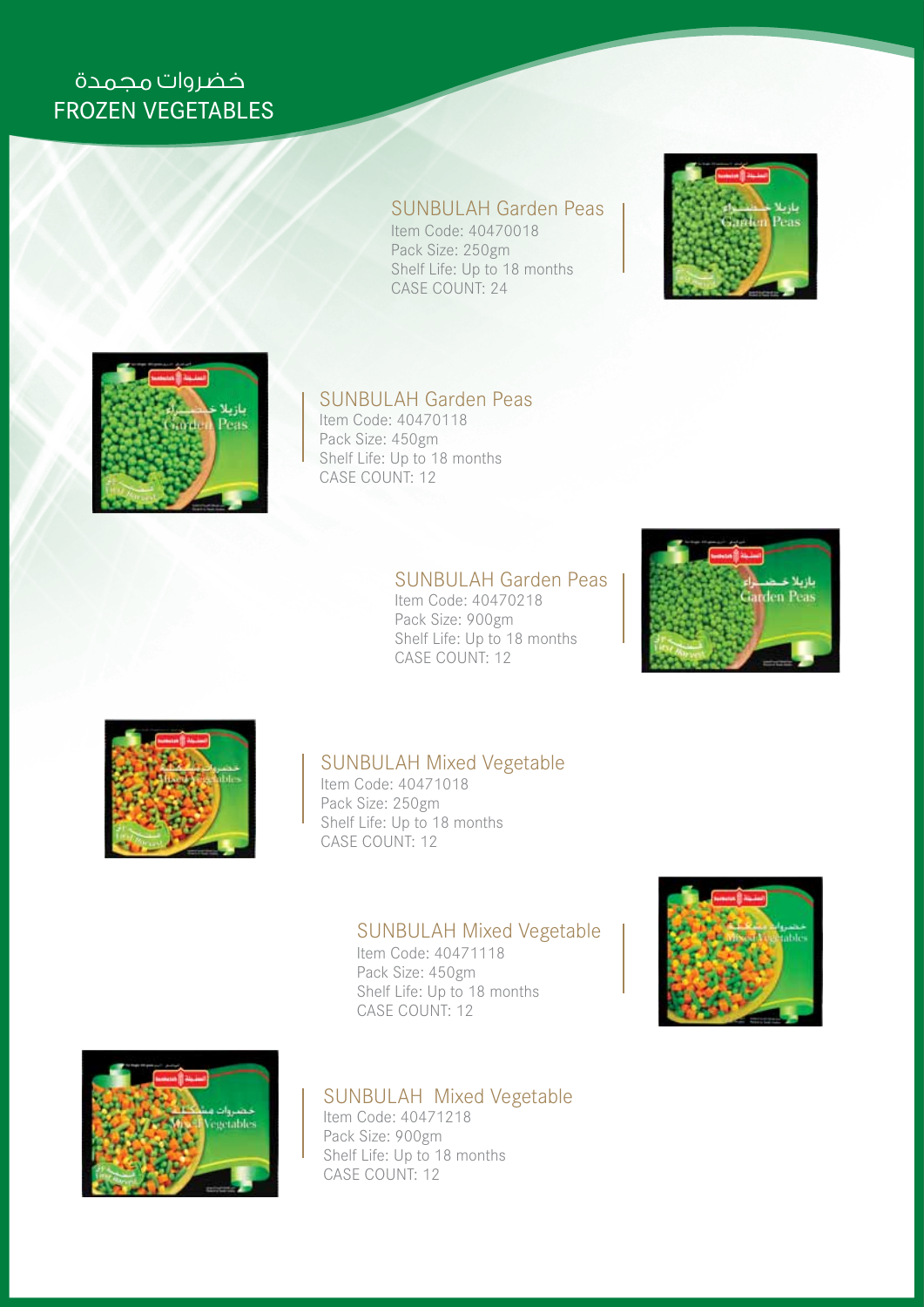## SUNBULAH Peas & Carrots

Item Code: 40470718 Pack Size: 450gm Shelf Life: Up to 18 months CASE COUNT: 12





### SUNBULAH Peas & Carrots

Item Code: 40470818 Pack Size: 900gm Shelf Life: Up to 18 months CASE COUNT: 12

#### SUNBULAH Cut Green Beans

Item Code: 40473118 Pack Size: 450gm Shelf Life: Up to 18 months CASE COUNT: 12





## SUNBULAH Cut Green Beans

Item Code: 40473218 Pack Size: 900gm Shelf Life: Up to 18 months CASE COUNT: 12

#### SUNBULAH Broad Beans

Item Code: 40472118 Pack Size: 450gm Shelf Life: Up to 18 months CASE COUNT: 12





#### SUNBULAH Broad Beans

Item Code: 40472218 Pack Size: 900gm Shelf Life: Up to 18 months CASE COUNT: 12

#### SUNBULAH Sweet Corn

Item Code: 40474118 Pack Size: 450gm Shelf Life: Up to 18 months CASE COUNT: 12





## SUNBULAH Sweet Corn

Item Code: 40474218 Pack Size: 900gm Shelf Life: Up to 18 months CASE COUNT: 12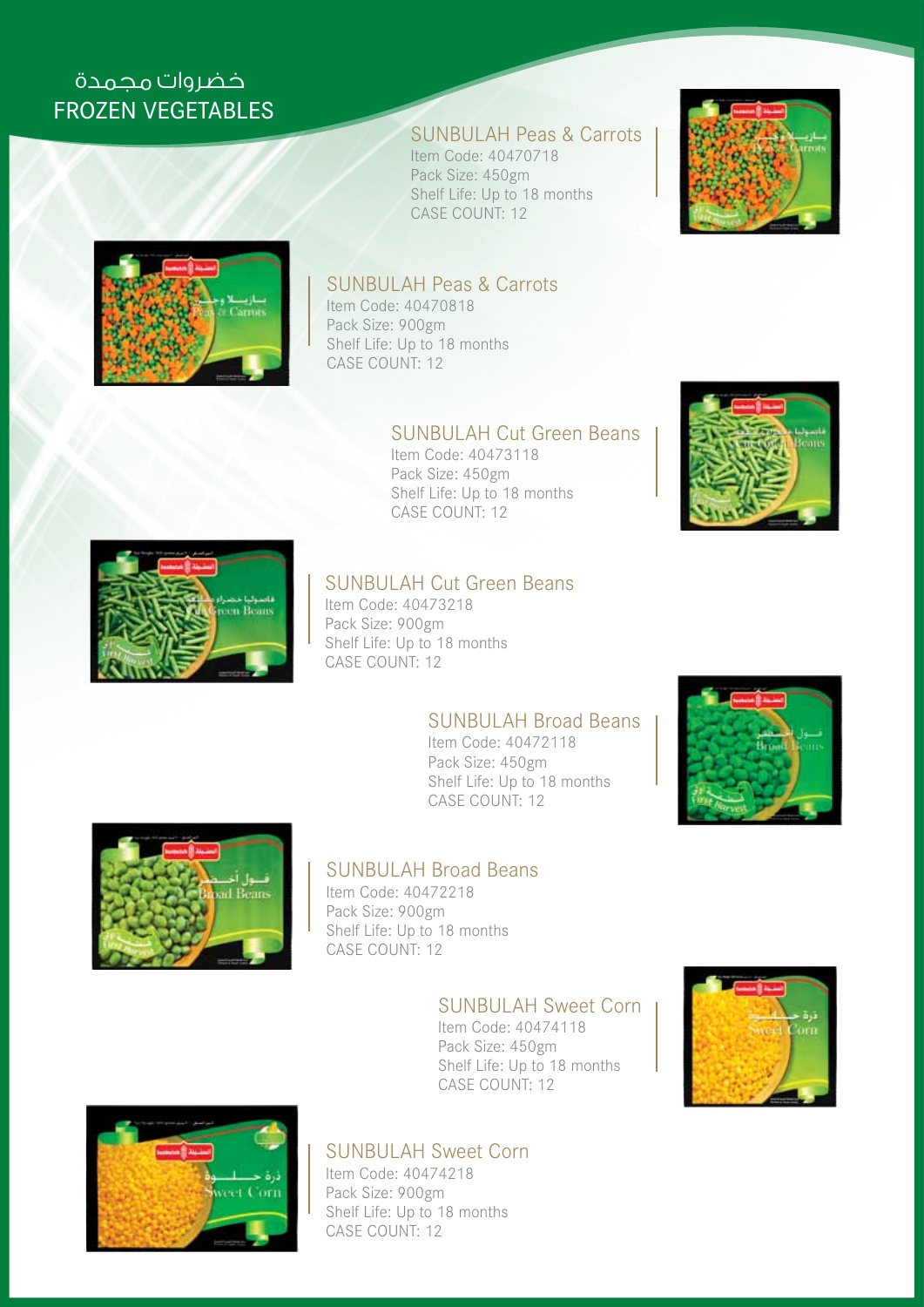### SUNBULAH Corn On The Cob

Item Code: 40475318 Pack Size: 240gm Shelf Life: Up to 18 months CASE COUNT: 48





## SUNBULAH Mini Corn On The Cob

Item Code: 40475518 Pack Size: 930gm Shelf Life: Up to 18 months CASE COUNT: 12

### SUNBULAH Artichoke

Item Code: 50490118 Pack Size: 400gm Shelf Life: Up to 18 months CASE COUNT: 20





#### SUNBULAH Molokhia

Item Code: 50486412 Pack Size: 400gm Shelf Life: Up to 12 months CASE COUNT: 20

### SUNBULAH Okra Extra

Item Code: 50511518 Pack Size: 400gm Shelf Life: Up to 18 months CASE COUNT: 20





#### SUNBULAH Okra Zero

Item Code: 50486318 Pack Size: 400gm Shelf Life: Up to 18 months CASE COUNT: 20

## SUNBULAH Spinach

Item Code: 50477318 Pack Size: 400gm Shelf Life: Up to 18 months CASE COUNT: 20

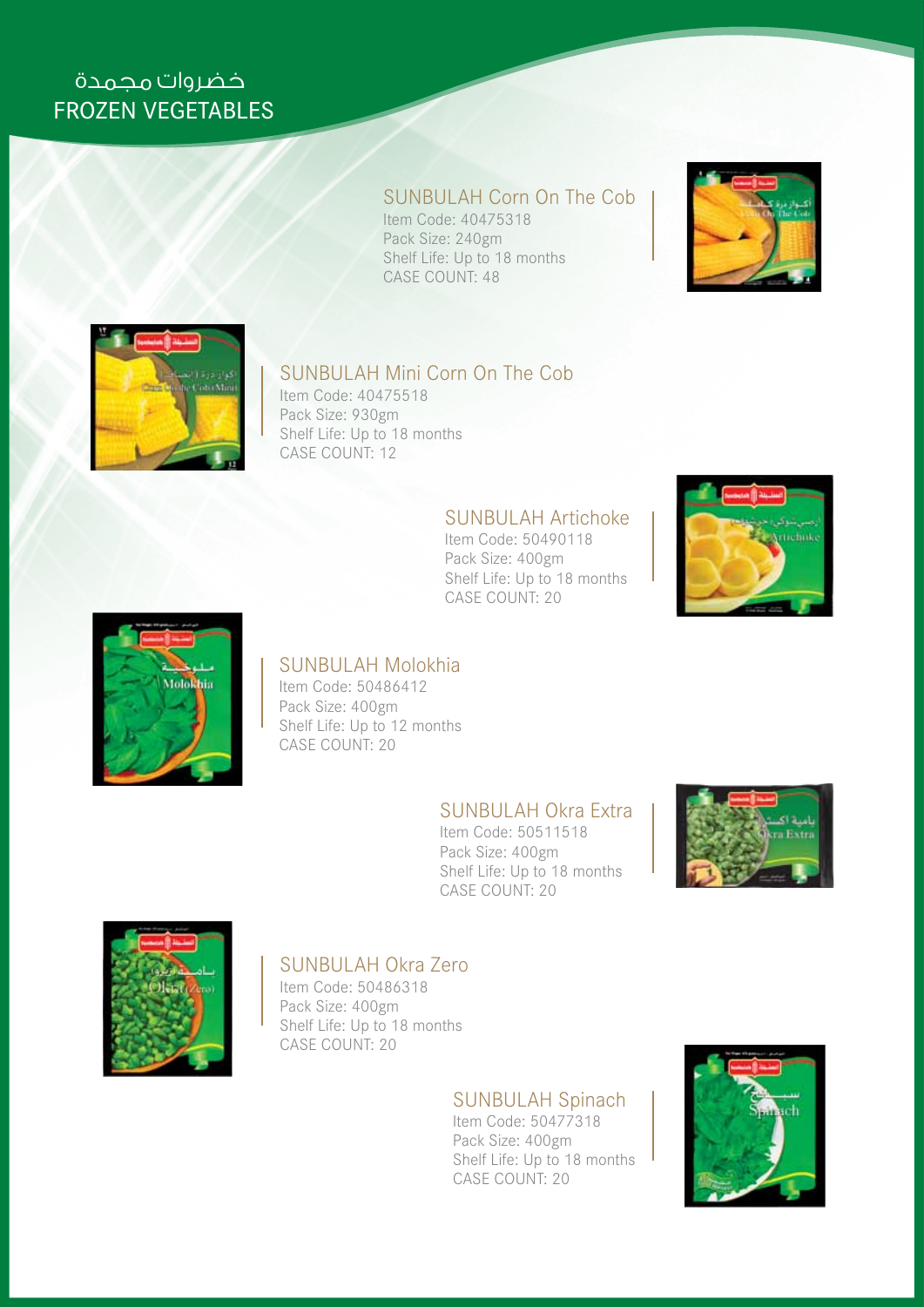#### WALIMA Mixed Vegetable

Item Code: 50487318 Pack Size: 400 gm Shelf Life: Up to 18 months CASE COUNT: 20





### WALIMA Garden Peas

Item Code: 40480018 Pack Size: 400gm Shelf Life: Up to 18 months CASE COUNT: 20

#### WALIMA Cut Green Beans

Item Code: 50489318 Pack Size: 400 gm Shelf Life: Up to 18 months CASE COUNT: 20





#### WALIMA Okra One

Item Code: 50511018 Pack Size: 400gm Shelf Life: Up to 18 months CASE COUNT: 20

### WALIMA Molokhia

Item Code: 50486512 Pack Size: 400 gm Shelf Life: Up to 12 months CASE COUNT: 20